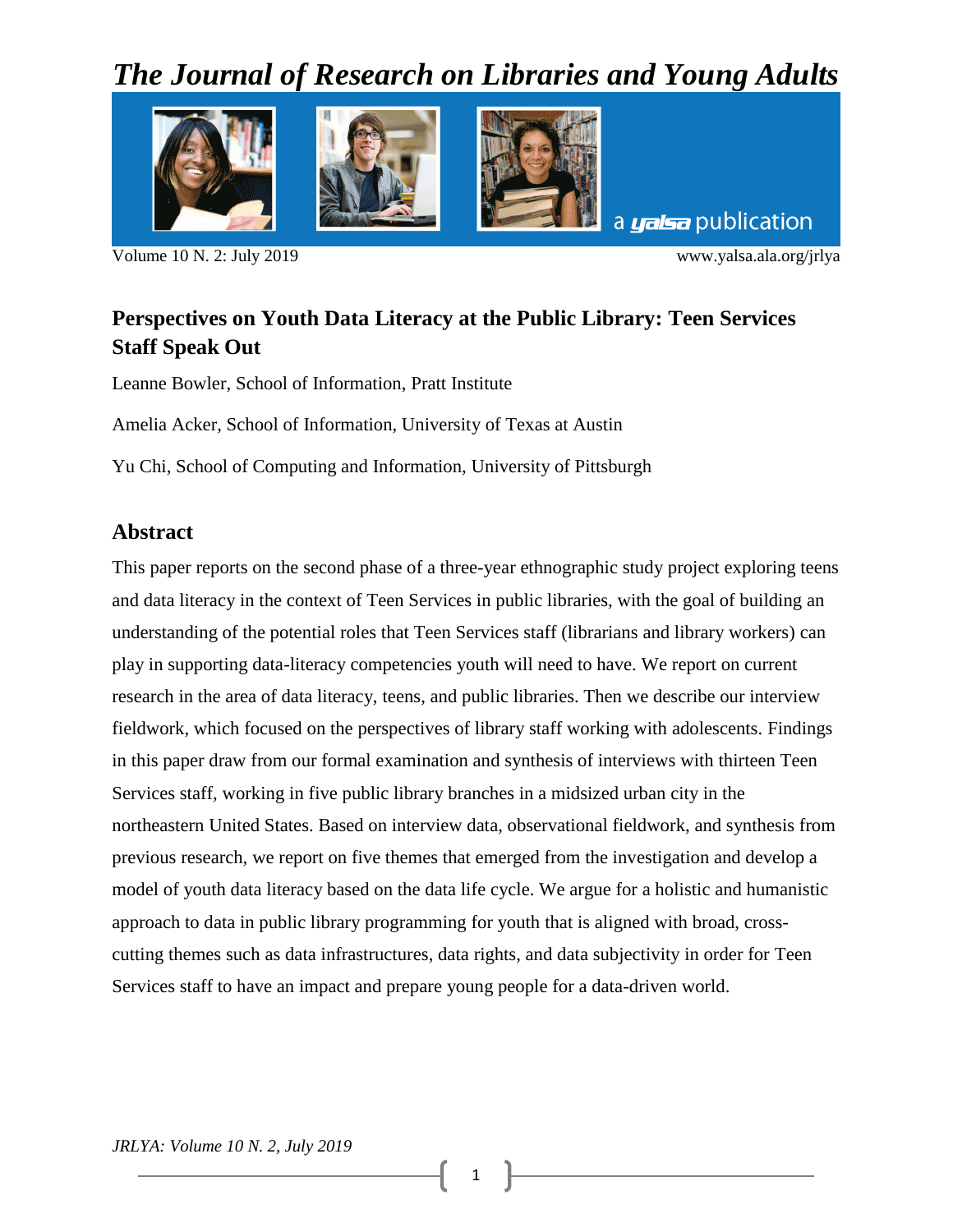#### **Introduction**

The lives of young people today are indelibly etched in data traces created with networked platforms supported through Internet-connected digital devices. They are growing up in a world of mass data collection—a world where data literacy is a critical aspect of citizenship in the twenty-first century. In order to contribute to future conversations about the role of data in their lives, in their communities, and in society, they will need to understand how data is gathered, aggregated, processed, interpreted, and managed. A data-literate teen will have the skills, knowledge, and disposition needed to understand data in their personal life as well as the in the contexts of data collections in the world in which they live. What can public libraries, and in particular, the people who work in Teen Services, do to prepare young people for this world? Although there is a robust and complex body of literature about digital youth and information literacy skills, data literacy at the public library is under-theorized and discussions tend to be focused on the more formal learning contexts of the K–12 classroom or higher education. There is little research examining data literacy through the informal learning context of public library programming or the potential roles that Teen Services staff (librarians and library workers) can play in supporting data-literacy competencies for youth. This paper presents the second phase of the "Exploring Data Worlds at the Public Library" research study, a project that examines data literacy at the public library. In the first phase, we explored teen perspectives on data.<sup>i</sup> This paper reports findings from the next phase of the study, focused on Teen Services staff, attempting to discover what public libraries can do to prepare young people for a data-driven world.

Drawing from data collected in interviews with Teen Services staff at an urban public library in the United States, the paper analyses the knowledge and assumptions that library staff hold about teens and data, and it explores ideas about how public libraries can best serve young people in terms of data literacy. In the next sections, we introduce relevant scholarship on the topics of teens, data, libraries, and data literacy. This literature is followed by our study's methodology and the five themes that emerged from our data synthesis. We conclude with a prototype for a curricular model for data literacy programming for teens at the public library.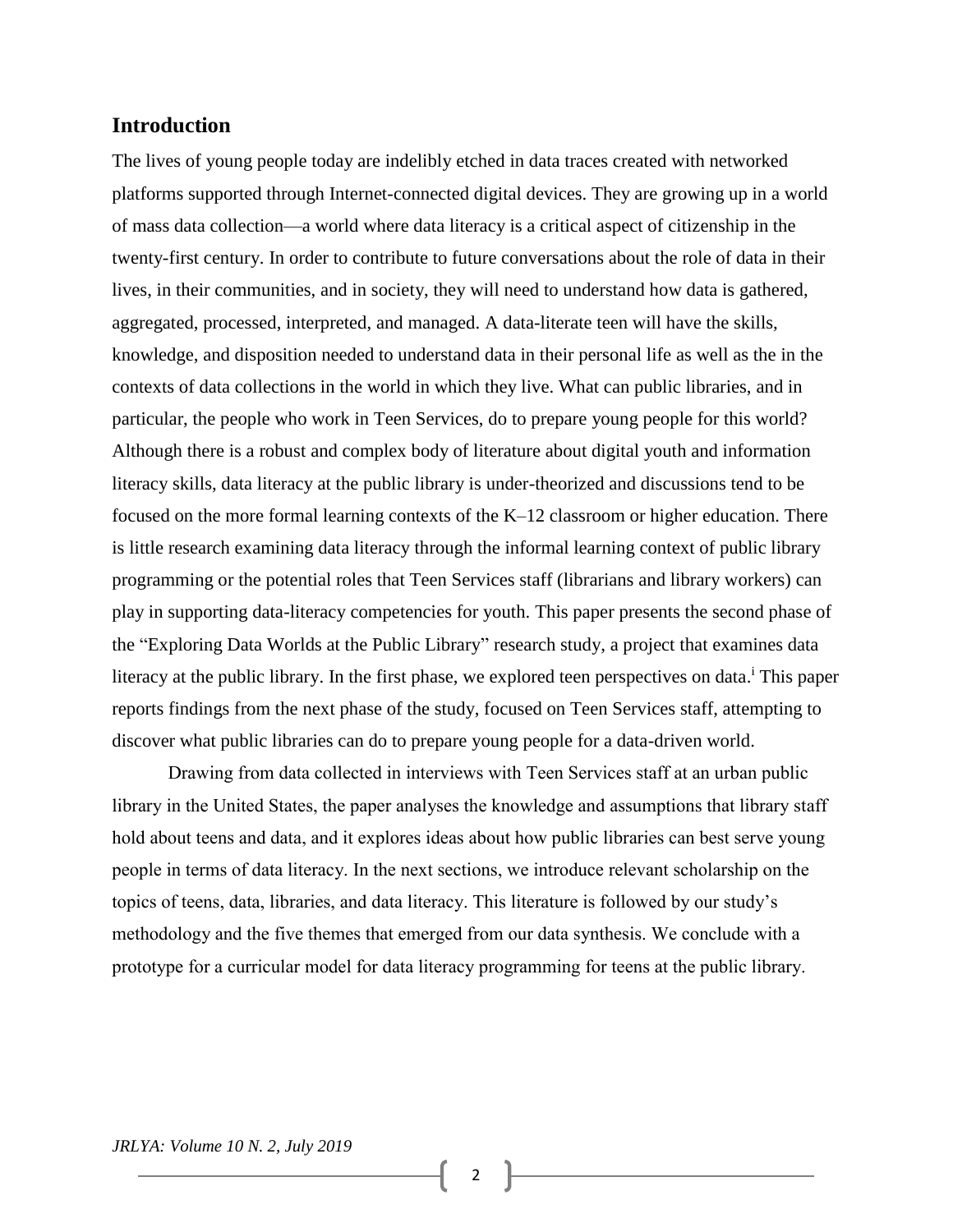## **Literature Review**

#### *Teens, Data, and Data Literacy*

Research on information and digital literacy is familiar territory for the world of Library and Information Science (LIS). However, a direct transfer of models, skills, and concepts from information and digital literacy to the new and emerging contexts of data is not necessarily sufficient. As a result, data literacy remains under-theorized, especially as it relates to children and teens. Where attempts to theorize around data literacy do exist, it is generally presented as a set of quantitative reasoning skills related to numeracy, statistics, and computation.<sup>ii</sup>

Research in the fields of LIS and the learning sciences has begun to investigate how teens interpret the meaning of data. Researchers have found that, like "information," teens do not hold a universal understanding of "data": For some, it is simply numbers in tables; for others, it is digital information.<sup>iii</sup> Gebre also found a mix of meanings when surveying twenty-seven secondary-school students, asking them to describe data.<sup>iv</sup> From the survey responses, he found that students' understanding of the concept of data was, on the whole, limited to three contexts: (1) experiment and survey, (2) utility and usage information, and (3) numerical charts and graphs. Research has also found that teens are generally unfamiliar with the broader concept of personal data collections that result in digital dossiers. Although they understand that their online behavior leaves behind data traces across platforms, they do not seem to consider the implications of those collected traces for their future selves. In addition to gaps in knowledge about data-collection contexts, they may also lack a systematic understanding of data flows, platforms, and infrastructure.<sup>v</sup> Further, there is an affective dimension associated with young people's relationships to data that may influence their decision-making around data.<sup>vi</sup>

Increasingly, secondary education has begun to emphasize students' essential skills related to numerical data. According to many researchers, to be data literate, students need to able to access, convert, manipulate, analyze, and evaluate data. Vii Based on this definition, Schield distinguished data literacy from information literacy and statistical literacy, stating that data literacy is an essential component and requisite of the latter two literacies in the hierarchy of critical-thinking skills.<sup>viii</sup> Privacy literacy, a set of skills deemed necessary to alleviate concerns about data exposure in online environments, is also emerging as a key component of young people's well-being.ix

*JRLYA: Volume 10 N. 2, July 2019*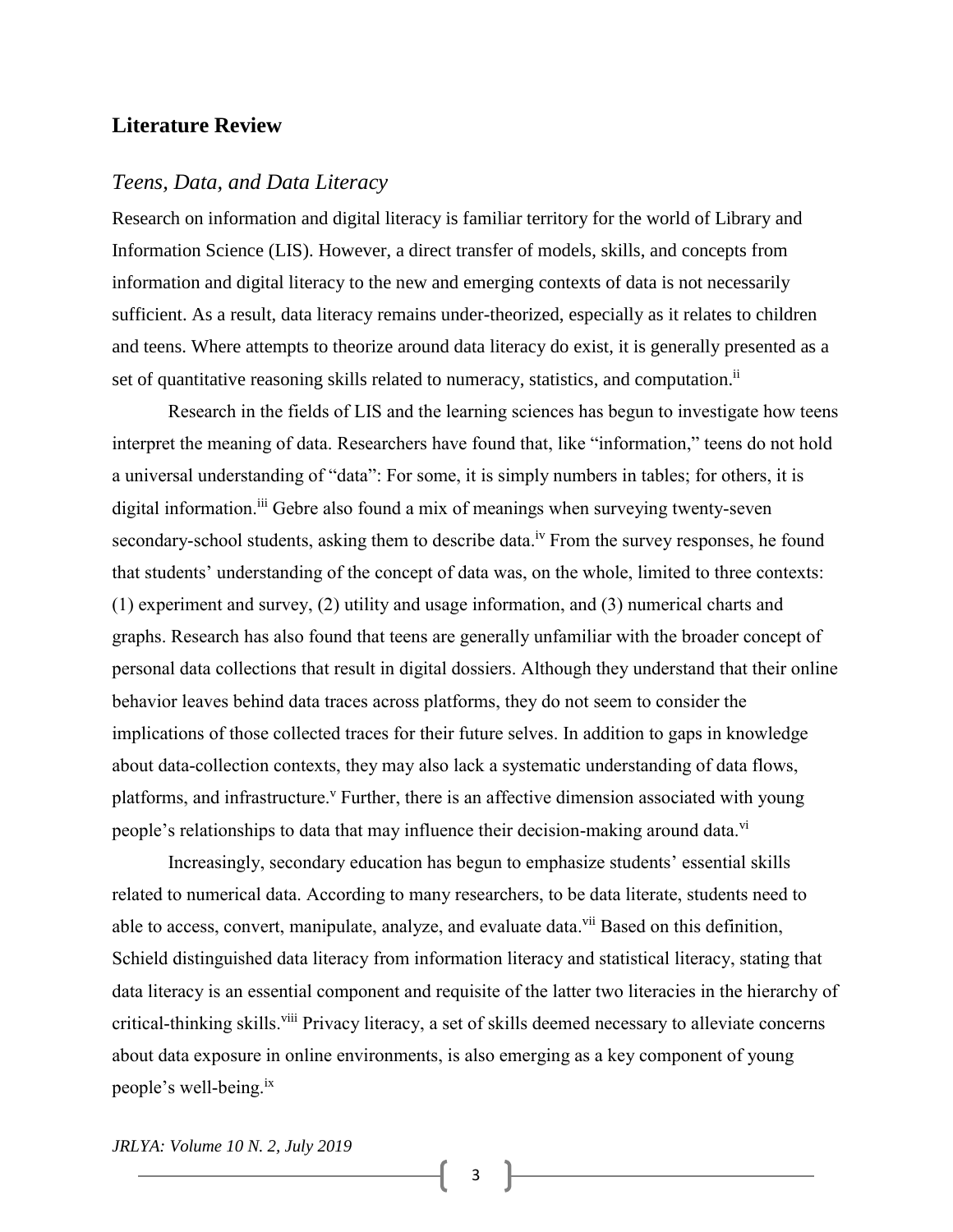A broader perspective on data literacy is reflected in Gray, Gerlitz, and Bounegru's work in the area of data infrastructure.<sup>x</sup> Drawing upon the literature on data literacy, they propose a new concept: "data infrastructure literacy," which includes the "ability to account for, intervene around and participate in the wider socio-technical infrastructures." Instead of focusing on the skills needed to manipulate data sets, they argue for a systems approach to data literacy, highlighting not just discrete data-management skills but also a deep understanding of the infrastructures through which data is created, stored, and analyzed. In this way, data literacy can address broader societal concerns. While Gray, Gerlitz, and Bounegru's work contributes an inventive expanded data-literacy model, it has not been developed specifically for teens, and the application of the model to a teen audience remains unexplored.

#### *Data Literacy and Libraries*

Because public libraries are committed to addressing the everyday concerns and well-being of youth as citizens, a youth-focused data-literacy model is needed, particularly with respect to their digital traces collected over their lifetimes. This model should not simply be quantitative skills, but should align with the humanistic, community-oriented goals of the public library—a unique pedagogy for this place of informal learning. Currently, academic research libraries have begun to implement data-literacy programming. Typically, these models of data literacy focus on the management and use of data as a product of scholarly research<sup> $xi$ </sup> and on the school library environment, which explores data skills primarily through the lens of statistics and visualization.<sup>xii</sup> Prado and Marzal have mapped core data-literacy competencies to a traditional information-literacy framework that includes understanding data, finding and obtaining data, reading, interpreting, and evaluating data, managing data, and using data. Xiii However, this framework of core competencies is intended to provide a guide for the design of data-literacy instructional services in the academic libraries of higher education and the more formal learning contexts of expert scientific research training.

Carlson and Johnston's empirical study, also situated within the academic library context, and more specifically in the STEM disciplines, investigates how university libraries can support graduate students' development of data management and curation skills. Xiv Their work identifies a set of twelve data information literacy competencies that touch on a range of tool-based and theory-based competencies that map onto the data life cycle: discovery and acquisition of data,

*JRLYA: Volume 10 N. 2, July 2019*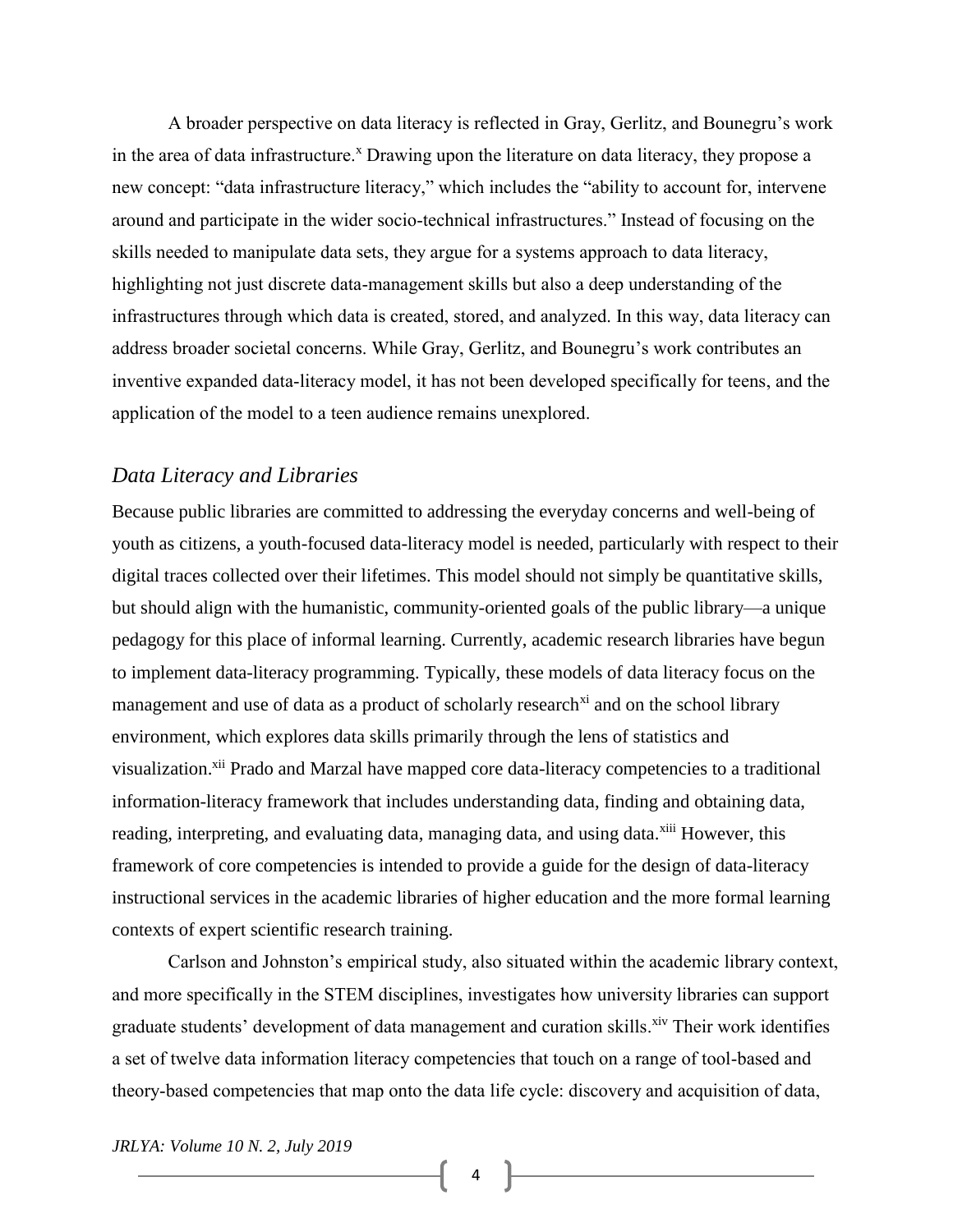databases and formats, data conversion and interoperability, data processing and analysis, data visualization and representation, data management and organization, data quality and documentation, metadata and representation, and cultures of practice.

Both the Prado and Marzal study and that of Carlson and Johnston reflect the valuable perspective of the librarian in higher-education contexts and academic research environments. However, while the two studies contribute to an understanding of libraries' role in supporting the training and activities related to data literacy, their focus on academic libraries does not reflect the specific context of public libraries or the experiences and needs of teens. We suggest that work in the data-literacy field needs to be done in the context of life-wide learning beyond the academy. A powerful platform for developing such meaningful experiences with data may be in the interest-driven, nonformal learning that happens in the context of teen library services. In the realm of nonformal learning, public libraries are already providing learning experiences with data through digital media labs and youth hackathons, albeit indirectly and not as a planned outcome.<sup>xv</sup> For example, the Civic Data Zine Camp in Teen Services at Carnegie Library of Pittsburgh included activities designed to teach teens data concepts. As a result of this work with teens, the library staff offered four tips for teaching teens data literacy: (1) Don't focus on the technology, (2) use relevant or localized data, (3) form community partnerships, and (4) present the results to teens.

While models of data literacy remain rare, especially in the informal learning contexts of the public library and with regard to young people, there are no empirical models of how teen library staff conceive of data and data literacy and, critically, what they think teens know and understand about data. With this paper, we aim to examine teen library staff's understandings of data, teens, and data-literacy programs at the public library, hoping to provide solutions to the problems of practice that surround youth data literacy.

#### **Methodology and Study Design**

In this exploratory research project, we are focused on discovery rather than testing and evaluation. Our goal is to gather empirical evidence, build models, and propose conceptual frameworks that will guide the development of data-oriented learning programs in Teen Services at the library. The study did not conduct a quality review of existing library services nor did it test library staff and teens against a predetermined set of standards because such standards do not

*JRLYA: Volume 10 N. 2, July 2019*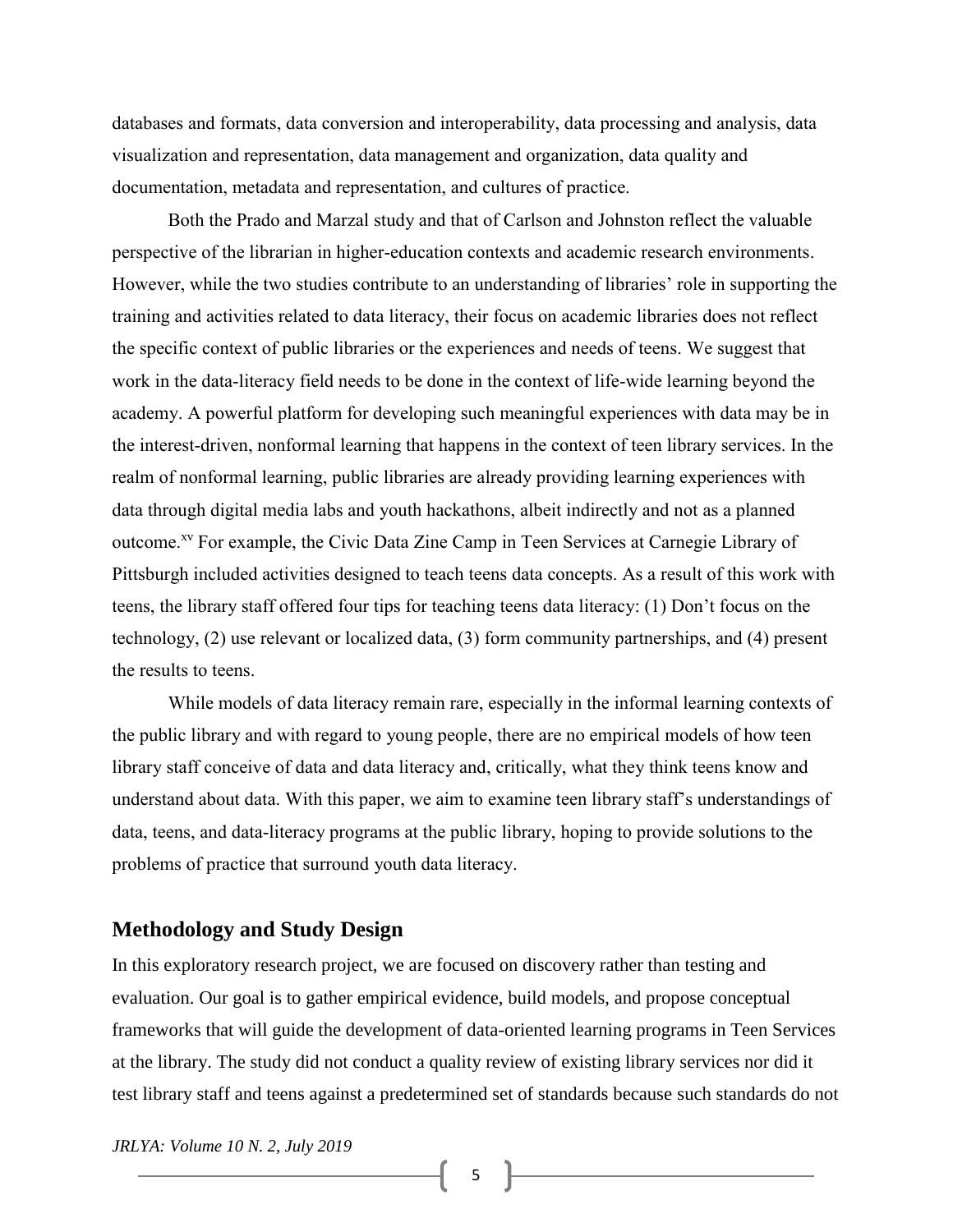yet exist in terms of youth data literacy at the public library. Instead we looked for emergent themes in the practices and knowledge of library staff who work with teens. Gathering empirical data from their perspectives will inform the development of a youth data-literacy model that makes sense in the informal learning context of the public library.

Our analysis for this paper is framed by the following research questions:

- 1. What do Teen Services staff (librarians and library workers) understand about data literacy?
- 2. What data-literacy skills are currently supported through library services for teens?
- 3. What concepts, models, and competencies should guide the training of Teen Services staff in support of youth data literacy at the public library?

This paper reports on the second phase of research from "Exploring Data Worlds at the Public Library," a three-year ethnographic study project on youth data literacy in the context of Teen Services at the public library, with the goal of building an understanding of the potential roles that teen librarians and library workers can play in supporting the data-literacy competencies you will need in the data-driven world. This paper reports on the perspectives of library staff working with teens (the first phase focused on the teens' perspectives). Findings in this paper are draw from our formal examination of  $(N = 13)$  interviews with Teen Services staff, but we acknowledge that our analysis could, in a holistic way, also be informed by the project's other data sources, which include our observations in the library, interactions with staff in twentyseven data-literacy workshops for teens, and two focus group workshops with Teen Services staff at the library.

Over four months in late 2017, we interviewed thirteen adults (six male, seven female), all of whom worked as staff members at an urban public library system. Interviews were conducted in five library branches where the interview participants had dedicated roles in Teen Services as librarians, library assistants, or mentors. Most, but not all, worked in the teen-only technology spaces located throughout the library system. Interview participant names and job positions are not identified in order to protect identities. Each interview lasted approximately one hour, following a semi-structured protocol, and addressed concepts related to data literacy, such as data awareness, data agency, data subjectivity, and data skills, as well as affective themes related to teens' engagement with data. These themes fit within a larger conceptual structure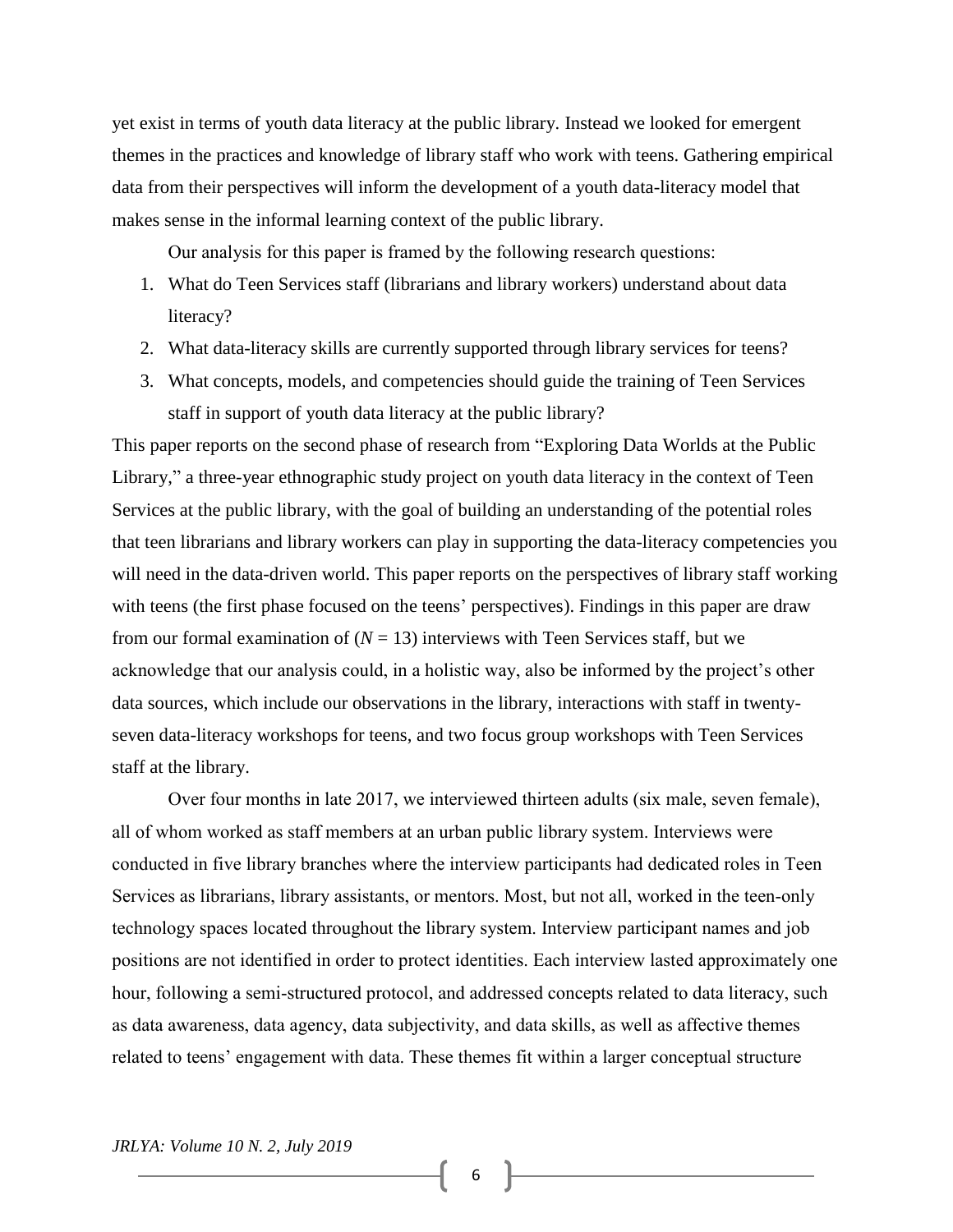driving this research project, which envisions data as an ongoing interplay between collections and community practices.

A research team of two primary investigators and two research assistants carried out the interviews. Once interviewing was completed, audio recordings were fully transcribed and anonymized with pseudonyms by research assistants. After data processing, data analysis commenced over four steps.

In the first step, three researchers read and reviewed the transcript corpora. A combination of inductive and deductive methods was then applied to code the data, using open coding techniques (deriving new codes that are grounded in the data) to discover facets of data literacy unique to the library staff (for example, the library staff's beliefs about data) and applying twelve base codes from a preexisting coding matrix that arose from the first phase of this project, in which we interviewed twenty-two young people. We used the coding matrix in order to be able to capture cross-cutting themes across the project. The twelve base codes include affective characteristics, data life cycle, data representations, identity, information technology, locality, metaphors, privacy, rights, skills and aptitudes, temporality, and values. As coding proceeded, the transcripts were annotated with memos, and relevant quotes were highlighted and identified. The three researchers then each prepared synthesis notes, drawing attention to broad themes they had seen in the data. This analysis stage lasted for approximately two months. Once the initial analysis had been completed, the research team shared their synthesis notes and coding and worked to formulate a set of preliminary overarching themes related to Teen Services staff, the results of which are discussed below. The names of the participants have been anonymized with pseudonyms.

#### **Findings: Emerging Themes Related to Library Staff and Data**

Our starting point in this study was to gain an understanding of staff who work with teens at the public library and their perceptions about young people, data and data literacy, and problems of practice with regard to the library's role in preparing young people for a data-driven world. We tell their story through the lens of five themes that emerged from our analysis of the interview data with Teen Services staff:

- 1. What are data?
- 2. What is data literacy?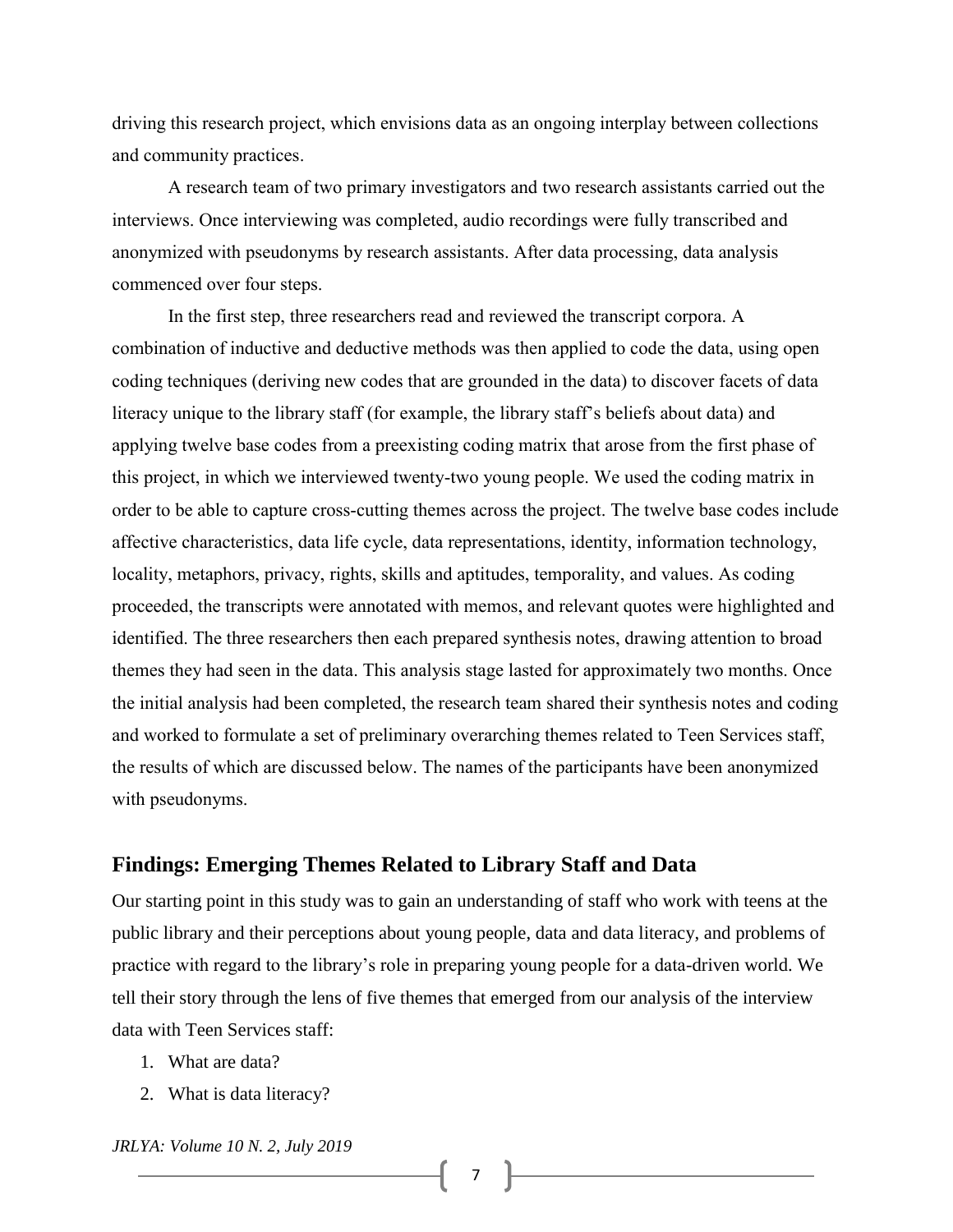- 3. Data intermediaries.
- 4. Understandings about teens and data.
- 5. Data and the pedagogy of informal learning.

These themes highlight gaps in knowledge and areas in need of development but also strengths, opportunities, and a unique library perspective.

#### *1. What Are Data?*

Our interviews with Teen Services staff began with an exercise in defining data. Wanting to capture the library staff's raw, unfiltered understandings first, we (the researchers) did not present our own definition. Although primed to expect some "data literacy" research at the library through a staff meeting or in-house communications, few of the library staff had a quick, comprehensive, and easy-to-understand definition of data. There was a tension across the interviews—how to see, understand, make sense of, or even name data when so much of it is invisible. Further, it was clear that the library staff did not share a single, universal understanding of what constitutes data. This was not unexpected. Borgman, a scholarly communications researcher in the area of research data management, has noted that the term data is "now in its fifth century of use" but has "yet to acquire a consensus definition."<sup>xvi</sup>

When describing data, many of the library staff referenced numeracy, statistics, scientific inquiry, and the visualization tools that allow you to interpret quantitative information (such as graphs, pie charts, and spreadsheets, for example). Interestingly, staff members also situated data in the context of library services. One library staff member defined data as "information," referencing the informational content in books at the library. Another referred to the data points that young people can earn through badging programs. Yet another spoke of the library as a "data hub"—as one aspect of collection management and library service to the community. Two staff members picked up on the "data hub" theme (although they did not use this specific term) and spoke of data in terms of collections. This would include data that libraries gather about their users and the data sets that they make available for the community as part of the city's extensive open-data initiatives.

Data as a resource or by-product of our individual digital footprint from the networked systems with which we live our lives, although mentioned by some interviewees, was initially not a key focus in terms of how the library staff think about data. The absence of a discourse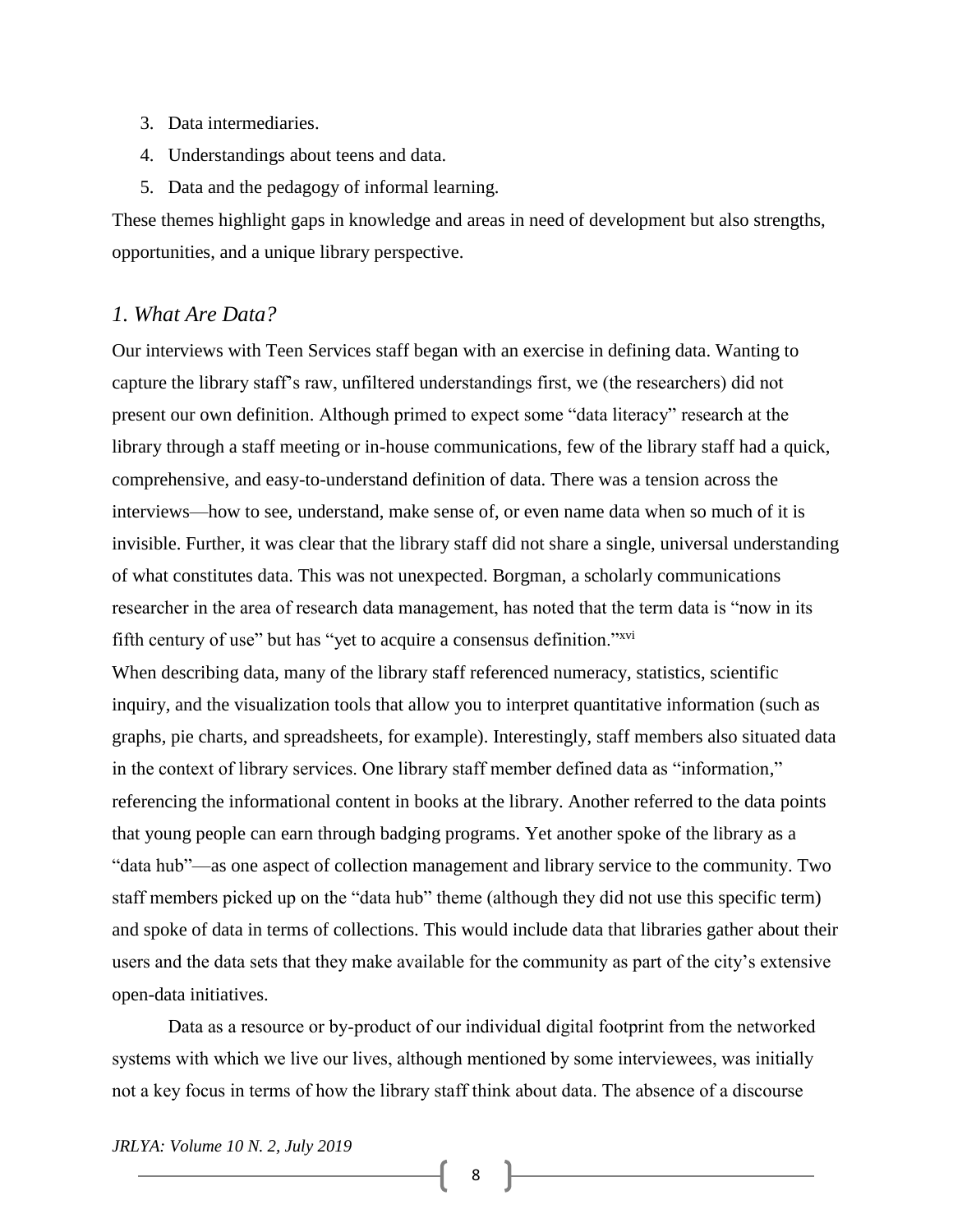around personalized, individual digital traces was noted in many early interviews. However, as our interviews and focus groups proceeded, the staff did indeed show awareness about this type of identified data. One of the staff members nicely summarized the challenge of defining data:

I think previously when we thought about that [data], we probably just thought about it in terms of programming statistics and circulation, and I really feel like that's what it meant to us. We didn't think about it in the larger context of the world, about data in the community that you use to make decisions or . . . the data that you create and kind of leave behind for yourself in this much more digital world that we currently live in. And I think that as a profession, we have sort of struggled with how to have conversations about that with teens, because we really don't fully understand it. (Emily)

The broad interpretation of "data" and the gap between considering the mass collection of digital traces may impact the shape and overall goals of data programming for teens at the library. Indeed, the struggle that Emily identifies between meaning and collection contexts is personal. It might be helpful, as an exercise for library staff who work in the area of data literacy, to simply spend some time discussing with each other the nature of data, its collection contexts, and its relationship to personal identity.

#### *2. What Is Data Literacy?*

After discussing definitions of data, participants were asked to explain what data literacy meant to them. For most of the library staff, data literacy is an ambiguous concept but not unheard of. This is an expected finding, given the wide range of meanings associate with the term "data." Indeed, the broader educational, business, and personal technology communities are still sorting through what it means to be data literate. Most participants expressed uncertainty around data literacy, with one participant describing the ambiguity, "I'm not sure where to grab hold of it [data literacy]" (Terry). Occasionally, we found that interviewees used the term "data literacy" synonymously with digital literacy and quantitative skills. However, there was no single unifying understanding of the set of competencies associated with data or the purposes for becoming data literate. As a result, it was difficult for most participants to think concretely about how to apply data-literacy concepts to library programming and plan for outcomes.

To some of our participants, data literacy simply seems outside the realm of the public library. As one staff member explained:

*JRLYA: Volume 10 N. 2, July 2019*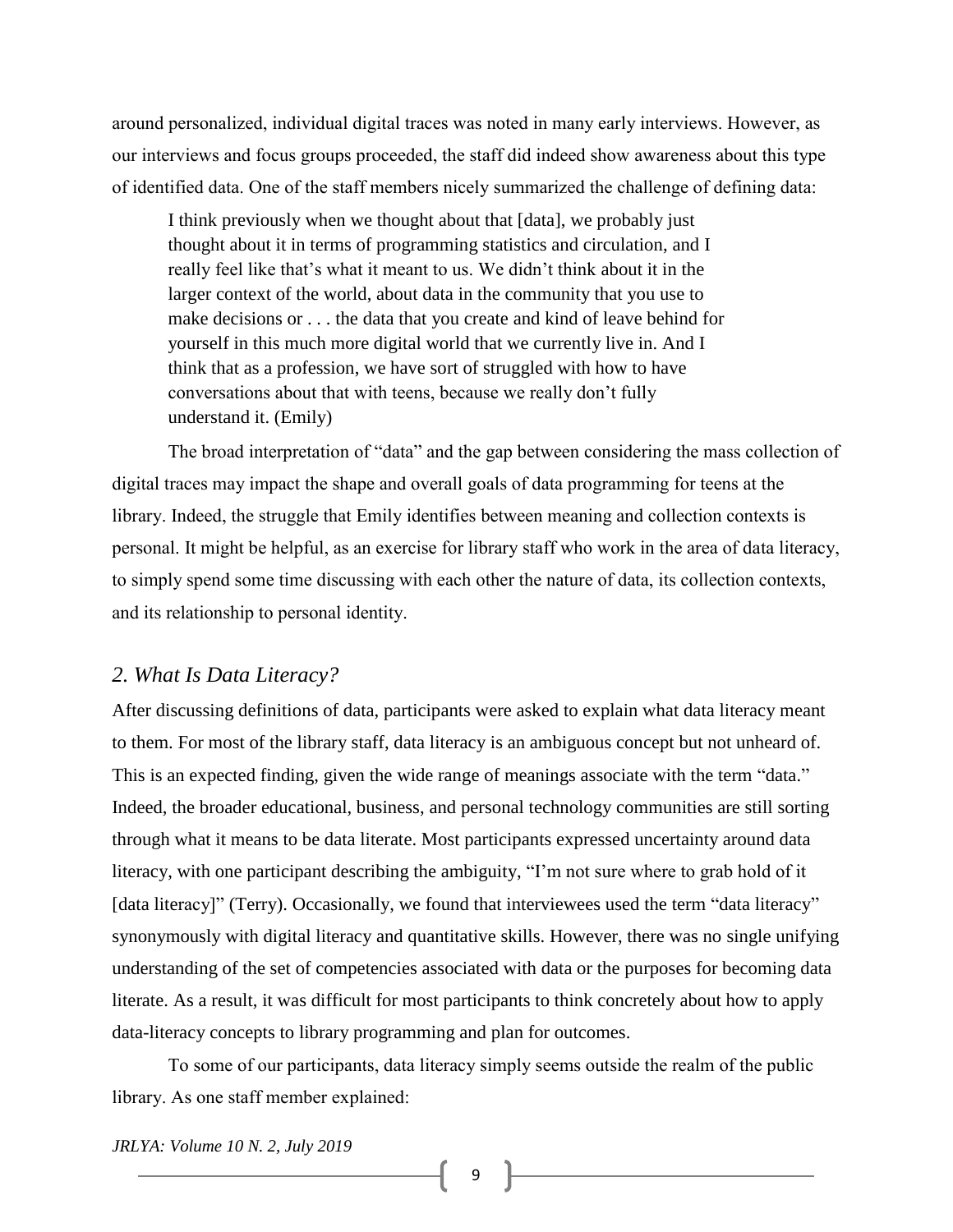[Data literacy] sounds like something really super serious and something that you would learn about in a classroom setting and, as you know, our programs and experiences with teens are often very informal and focused on relationship building and teen interest. (Emily)

Emily's characterization of informal learning and library relationships captures a powerful teencentered approach to library services, but it also speaks to a very specific view of the competencies needed to live in a data-centric society. As this quote suggests, some staff members might be thinking that data competencies are best learned at school, at home, or possibly later, during adulthood.

Privacy is a strong theme that weaves its way through current perceptions of data literacy, with most participants mentioning conversations they have had with teens about internet privacy, social media use, and sharing passwords with friends. Ryan, a staff member in Teen Services, equated data education to crisis management, as a response to breaches in privacy and threats to personal reputation, but only after the event, not before.

As far as teen data, I think we talk about it when it comes up, you know, often when there's things like, you know, almost like crisis management, you know, like, have a discussion if someone shares something they didn't mean to share or someone shares something with other things and we try to help them collect and organize artifacts that will be personal to them. (Ryan)

Data literacy is just one type of competency in development at this public library system. In fact, library staff are tackling a broad range of literacies (from basic print literacy to computer literacy). Many participants discussed the variety of skills gaps that Teen Services staff are facing. These range from basic literacy (such as filling out your home address properly in a form) to the skills related to digital file naming and storing conventions (a skill relevant to the organization and preservation of data and digital records). Indeed, according to one staff member, some teens are not aware what a "username" and password are and how they are used to sign up for different platform services. The myth of "digital youth" creates an overconfidence in young people's digital knowledge that belies serious gaps in their understanding of personal computing technology and data infrastructures and that ultimately impact their ability to navigate data worlds. There is an interesting connection between digital skills and data literacy, captured by Liza in this quote where she talks about teens' perceptions of themselves as digital experts because of frequent phone or tablet use: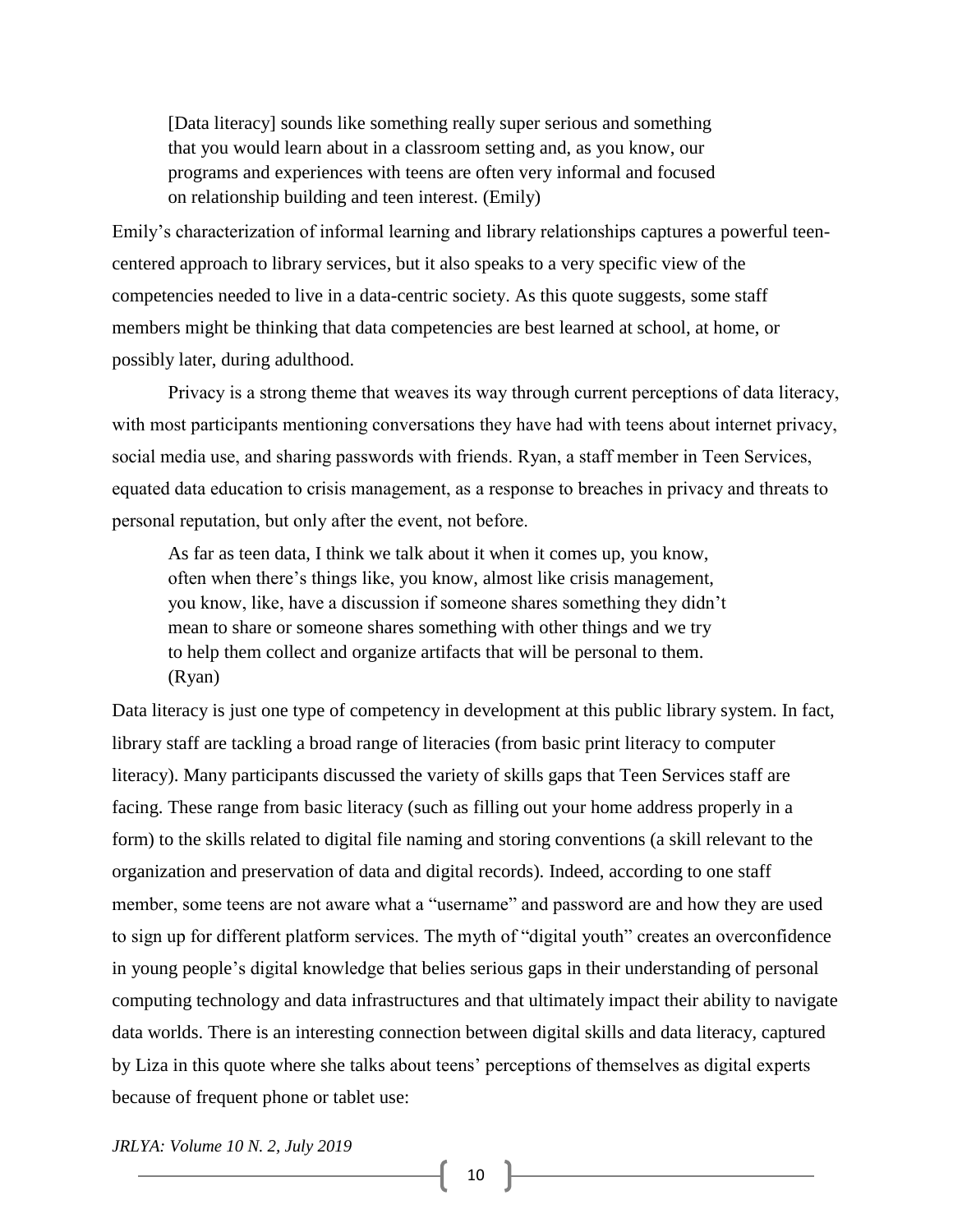They [teens] are really confident because they can use the apps so well, and they are really comfortable with screens, and they're really comfortable with all the buttons and the way it looks and the feel of it, but they don't know the parts that they don't understand. And that can sort of lead to gaps that I find are dangerous, in terms of data on the internet. It would be helpful if the teens could know more about the landscape of data, especially the digital devices today have become foggier than it used to be. I think this is a very important point about data literacy. . . . The more they can understand the structures in place, even if they don't know how to do certain specific things, I think if just the landscape of data was more accessible to them (Liza).

This comment speaks to a broader contextual approach to data. The same staff member pointed out that teens don't properly save the digital creations that they make at the library because they don't understand how file systems work.

I think it has a lot to do with mobile phones. They don't really have a need to look at file systems anymore. That notion that a computer is built on a file system is sort of gone. It's just like, "a computer is a thing I interact with that has stuff on it." (Liza)

Indeed, this behavior was confirmed in our fieldwork with teens, where we found evidence that youth who use mobile phones and tablets as their primary computing devices don't have a strong grasp of file formats, file directories, or differences between local and cloud storage. It is clear that this lack of knowledge related to personal data management and ownership over data is connected to mobile computing and app-driven platforms. Increasingly, apps live at the atomic level of formatted information, and the conception of a "file" or even a format is not well understood by youth. Many of the library staff commented on this but didn't see this as an encounter with data, but rather as a misunderstanding of, or carelessness with, thumb drives, which were frequently given to teens to store files and almost as frequently left in public terminals. Understanding the principles of file structure relates to the management of data in the data life cycle, and it connects to our understanding of platforms, devices, even networked services. This suggests that library staff need to adopt a multi-prong approach, tackling basic digital skills even as they work to introduce data creation, collection, and management to young people more familiar with app-driven computing contexts.

These interview excerpts from the library staff also speak to a broader systems-oriented approach to data literacy at the public library. They capture the interconnectedness between data,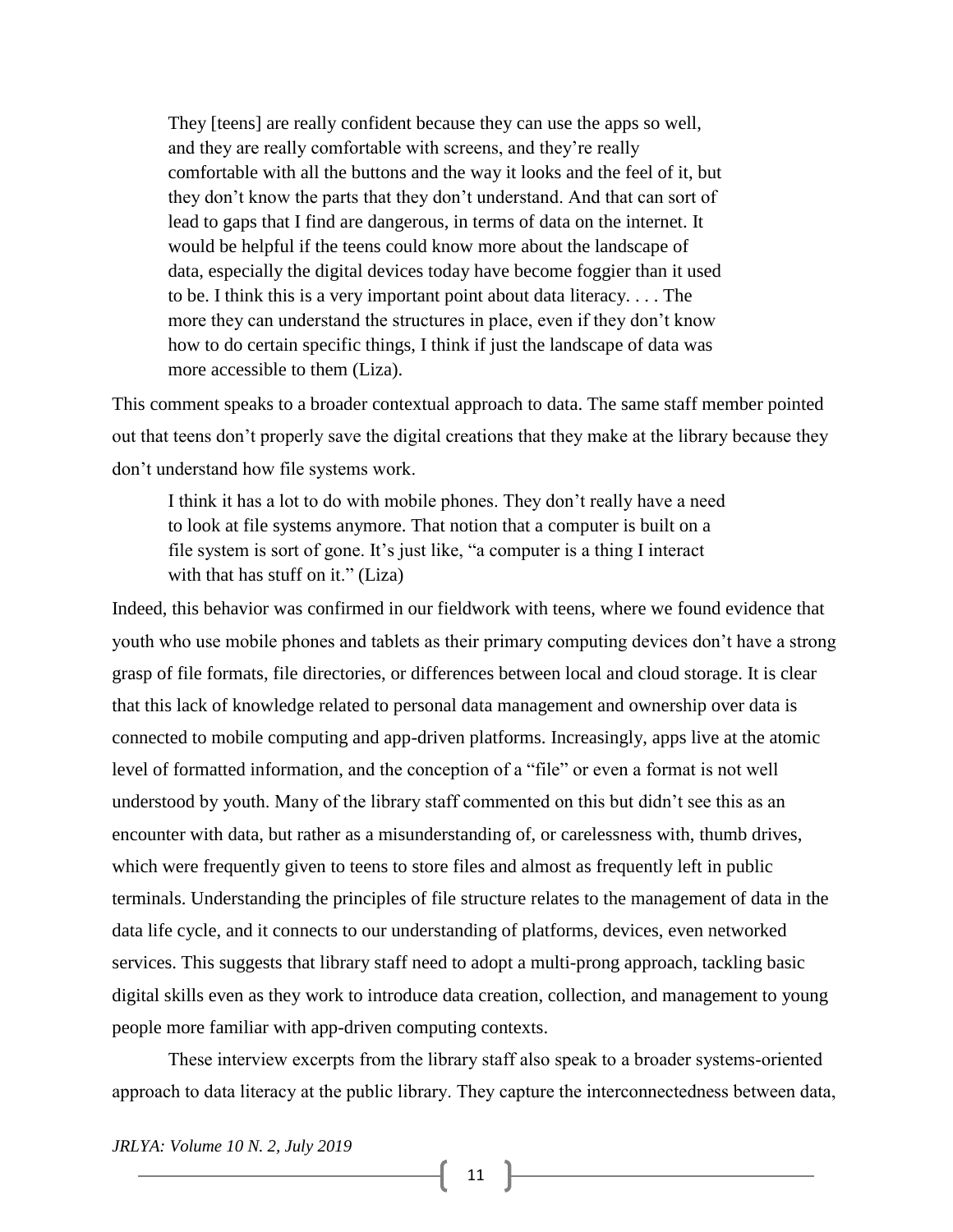platforms, devices, and information infrastructures—representing a knowledge that goes beyond numeracy, statistics, and the data-wrangling skills associated with data collection, representation, preservation, and translation. While all of the library staff with whom we spoke evinced a strong belief in serving teens where they live, on their own terms, the nature of the technology adopted and used in library programs didn't always reflect this philosophy. For example, if the data that teens produce is largely transmitted through their smartphones, then a large portion of data literacy should relate to their personal computing environments at home, school, the library, and elsewhere.

While our participants did not have a definitive, uniform sense of what data, data skills, or data competencies might mean for the library, each demonstrated a great interest in learning more. They were hopeful and excited about the library's role in shaping people's experiences with new technologies and data skills. As one participant said, "It's cool being part of the library during this period where we're kind of transitioning and trying to keep that spirit of information, but still welcoming new technology." In our conversations with staff, there was a strong correlation between data and technology, and therefore, as one library staff member expressed, a perfect fit for the current direction of their library: "I think of it [data] as being connected to technology . . . and that's the labs for us" (Samantha), referring to a special technology space for teens at the library.

#### *3. Data Intermediaries*

During our interviews with participants, the staff in Teen Services envisioned four roles for themselves as intermediaries at the public library: data conversationalists, data teachers, data agents, and data hubs.

*Data conversationalists:* This first role relates to interpersonal interactions and discourse around data topics. One staff member considered how data connects to the mission of Teen Services and their technology spaces for teens, saying that spaces where data is explored should be a safe space to hang out, to talk and discover—implying that explorations into data can contribute to the library's ethos of relationship building. These relationships are built on discourse between library staff and teens. It is in the context of these conversations that young people can gain insight into data, which may or may not be embedded into library activities that are explicitly data-oriented. For example, one of the participants mentioned casual conversations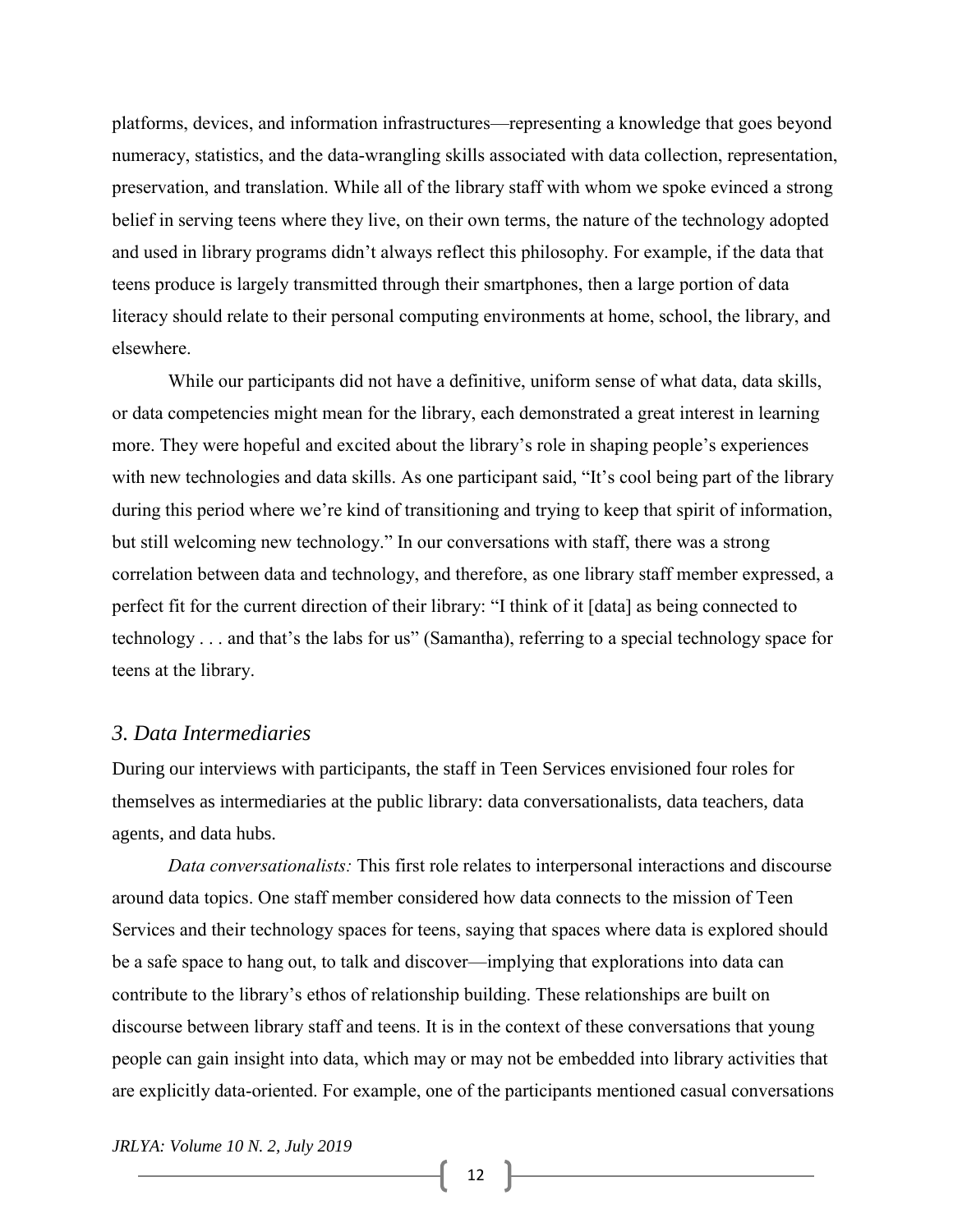with teens about social media, targeted political ads, and "scary" and "interesting" advertising technology to delve into the ways that personal data is collected and repurposed by data brokers. Library staff who work as facilitators between teens and data need to consider both the content and tone of their interactions. Should they be boosters, scaffolding pathways toward data empowerment, or should they be alarmists, sounding the alarm on data incursions into private lives?

*Data teachers:* Facilitating conversations around data can lead to learning, but even though a lot of learning in libraries happens informally, direct instruction is usually implied when we think of a librarian as teacher—someone who plans a learning activity with a specific outcome in mind and then leads the instruction (or facilitates the activity). The library, according to Jorge, a Teen Services staff member, has an obligation to teach the public about data and how it applies to them as an individual, calling it "a very noble cause" for the library.

*Data agents:* At least two staff members thought that it is the role and responsibility of the library to protect the library user's data and privacy, in particular, user data associated with borrowing materials. In this protective role, the library serves as the public's data agent. The staff members noted that the library doesn't share user data without permission, nor does the library share young people's images on the library's media outlet without permission. In this study, we didn't ask a specific question about how the library guards user privacy, so we don't know if this is general knowledge for all library staff members. Nevertheless, we found it interesting that the participants—teen library staff—extended their understanding of themselves as data intermediaries to include the data that the library produces.

*Data hub:* This is a collections-oriented perspective. One might call it a traditional stance to intermediation because it focuses on the curation and reference roles of the library in helping the public gain access to and share data (usually publicly available civic or scientific data). As one participant explained, "To a librarian, it's like how to access the data and how to share it with an interested person" (Jorge).

#### *4. Understandings about Teens and Data*

What do the library staff think about how young people interact with data? What are their assumptions about teens and data? Responses were mixed. Some frankly said they didn't know what was going on with teens and data ("I don't know what teens' relationship to the idea of data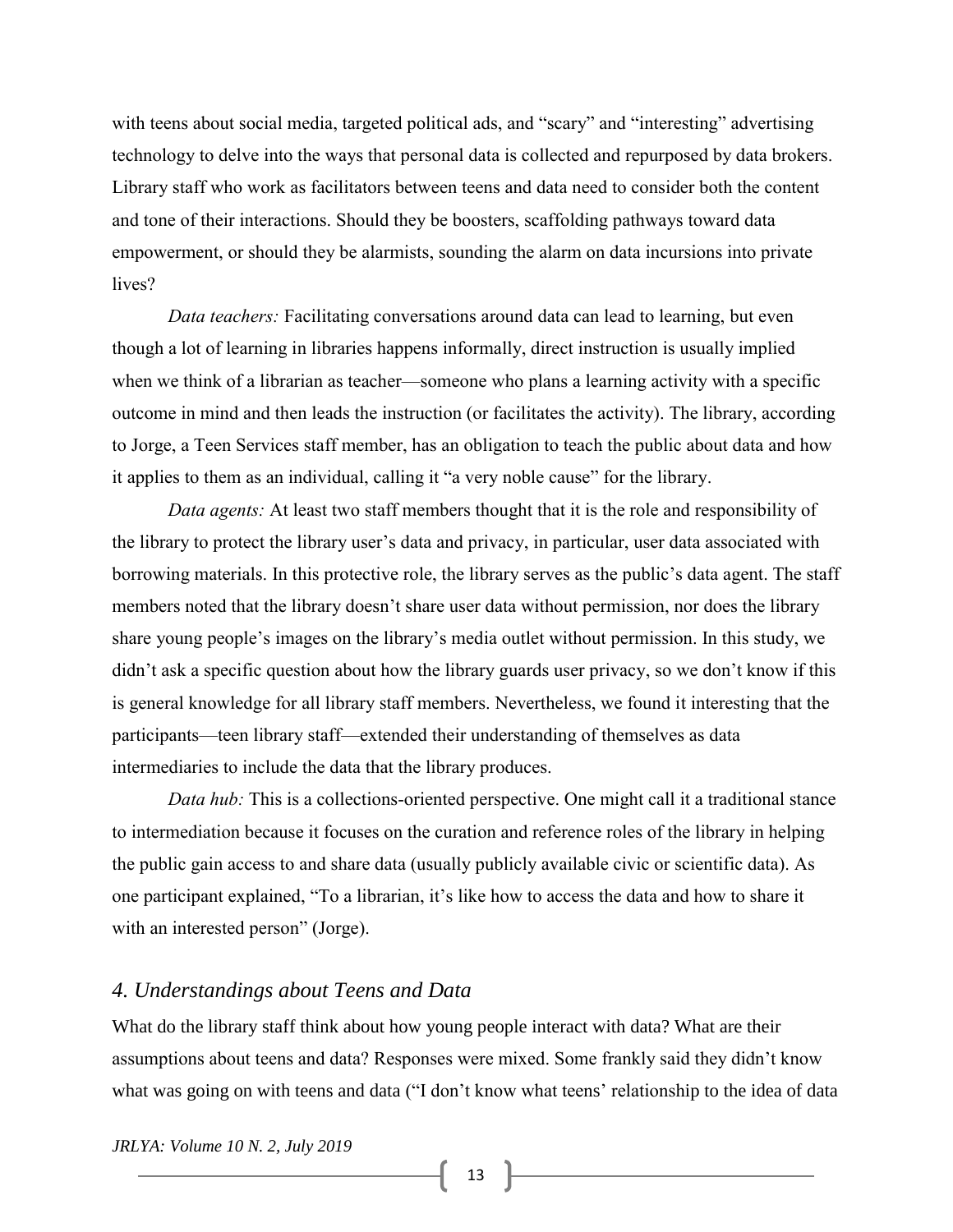is in the first place"—Olivia). We surmise this is because young people's digital footprints are related to the use of their personal devices, which are outside the purview of the library. Other staff members thought that teens know more about data than we give them credit for, a belief perhaps gleaned in part through their interactions with teens at the library. One interview participant hypothesized that teens likely have a good level of basic data awareness but an even higher level of data skills, because they are savvy when it comes to the visibility location and tagging data in social media platforms.

We asked the staff about teen awareness of themselves as data subjects. One staff member speculated that teens' particular self-orientation (their "selfishness" or egoism) gives them an advantage over older technology users because identity building is such a big process during teen years. The staff member reasoned that this central thrust of adolescence—identity building—can be leveraged to give them a sense of agency or ownership over their data. Another staff member observed that teen identity is always being expressed in the library, saying, "Any sort of activities that we do, the teens sort of do their own thing. Everything, every sort of program we have, is an opportunity to express their identity" (Jorge). If we follow this argument, then data-oriented activities at the library could quite naturally facilitate teens' self-awareness of themselves as data subjects.

Discussion about teen awareness of data turned toward themes of privacy protection. A few interviewees suggested that each of us who uses the internet or digital tools has a "data self" made up of our digital footprint. In response to a question about data traces, one staff member spoke about teens and the data they create at the library, suggesting that their lack of privacy strategies, rather than reflecting a gap in knowledge, reveals how much they trust the library environment as a safe space to connect with different people and ideas. As Lauren explained:

I can think of instances when people have actually left their handles on whiteboards. We try to erase those so that not anyone can just access that. And then even related to people leaving their belongings unattended. It's kind of a similar thing where they feel safe in the space and they're like, "I want people to connect with me. I want to get more views." Or whatever. I think that is probably the impulse and then less of an awareness that that could be not a positive thing. (Lauren)

Overall, when thinking about teens and data, the interview participants were exceptionally teenoriented. They were strong advocates for meeting teens where they are in life, for finding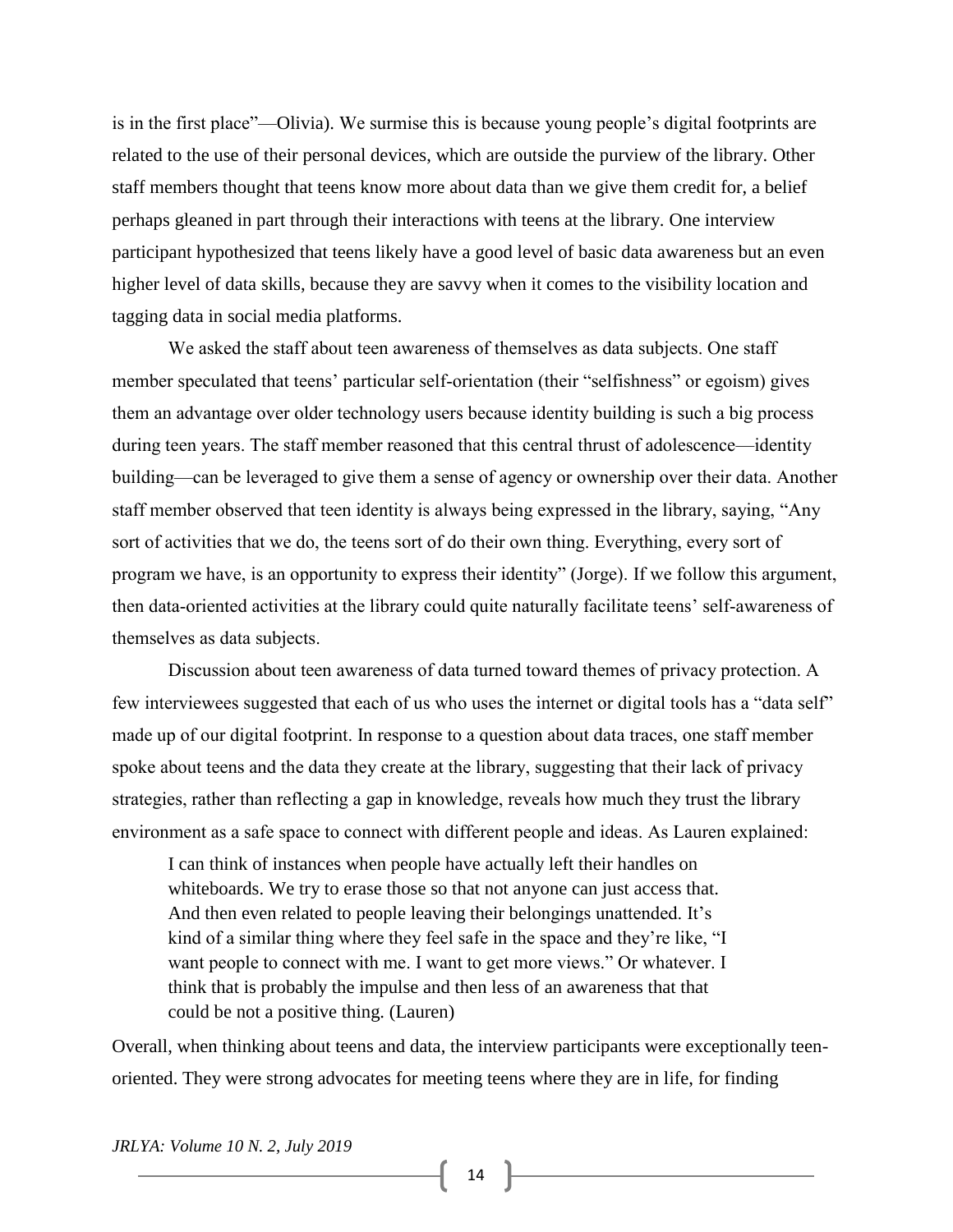meaningful ways to relate data to teens' daily lives and their communities, and for making data concepts practical, rather than theoretical.

#### *5. Data and the Pedagogy of Informal Learning*

There are few equivalents in the public library world to the type of assessment and certification of learning that happens in the K–12 environment or in higher education. Learning theories and practices developed in the context of formal learning do not necessarily apply to the library. This project is trying to resolve a problem unique to the world of unstructured library learning: how to ensure meaningful and successful learning experiences about data in an environment where interactions with the institution are not obligatory (as they would be in the K–12 setting). In such a space, planning for sequential learning experiences, critical to some STEM learning, is problematic. A key strength of informal learning, however, is that its primary goal is meaningfulness—learning that takes into account the sociocultural context of the learner and that is driven by the interests and motivations of the learner.

Informal learning experiences depend heavily on the library staff's deep knowledge of the people and community they serve. In our interviews with the Teen Services staff at the library, we saw that they do indeed have an admirable knowledge and sensitivity to their local communities, especially as relates to youth. To a lesser degree do they understand the pedagogy of informal learning. What might a knowledge of models of learning and theories of practice for informal learning environments look like? It would include a basic understanding about the psychology of motivation and interest, situated cognition, and the social construction of knowledge (for example, shared family knowledge, the influence of peer groups) as well as knowledge of various models of mediation and facilitation beyond the traditional classroom. We do note that two members of the library staff specifically mentioned connected learning in their interviews, a conceptual model and practice framework that draws upon this body of learning theory and that has been applied to informal learning spaces for teens, especially in relation to digital making.<sup>xvii</sup> Other teen staff members may have been aware of connected learning, but we did not specifically ask about it in the interviews. Nevertheless, continued professional development around connected learning would be useful but with the proviso that thus far connected learning has not made explicit connections to data literacy and youth in public libraries.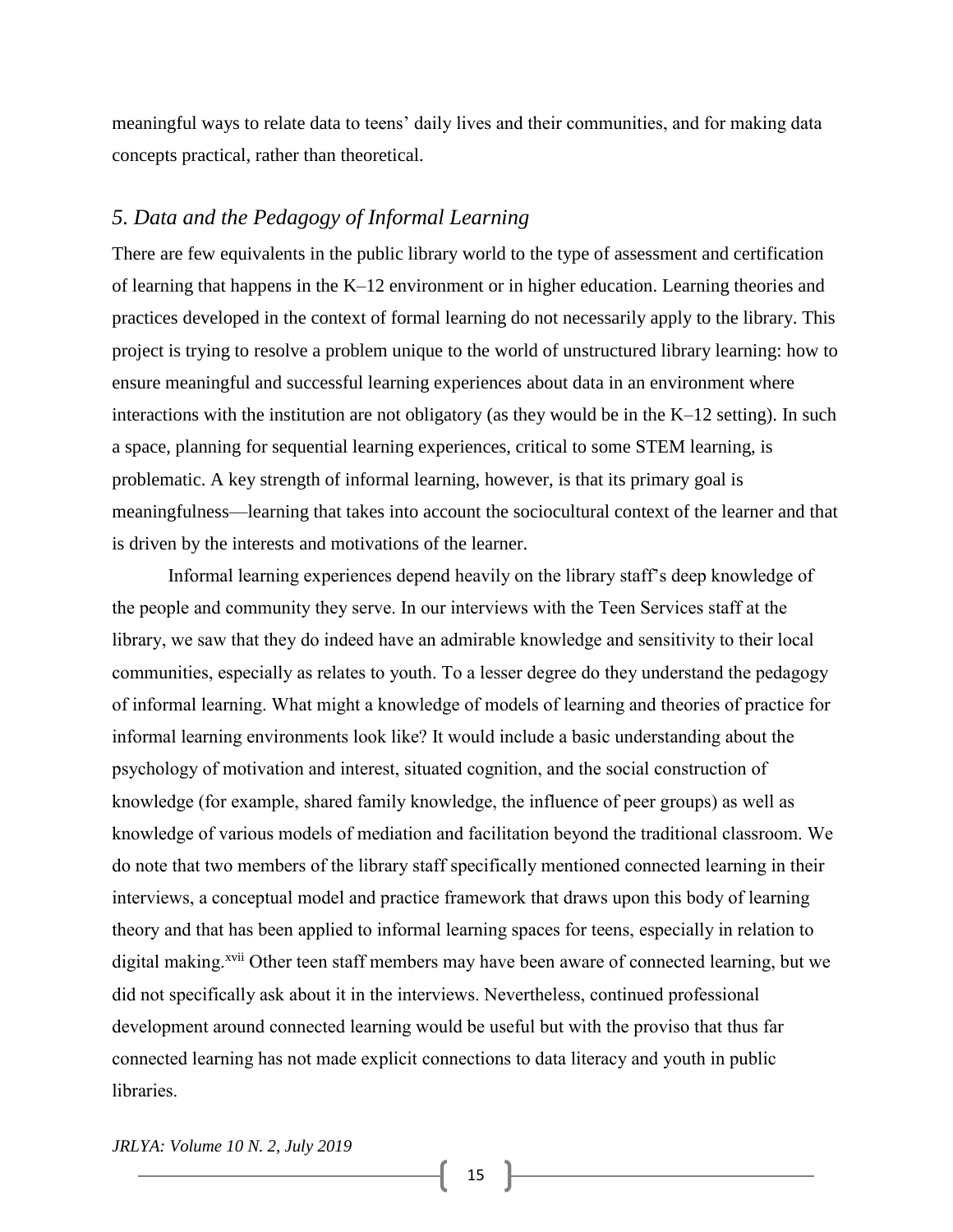#### **Discussion**

# *Understanding Data and the Data Life Cycle*

The principal lesson learned in this project based on three years of fieldwork with teens, library professionals, and public libraries is that there seems to be no single definition for data literacy, nor is there a simple "plug and play" recipe to help guide library programming around dataliteracy competencies. The library staff in Teen Services identified a range of interpretations for data and data skills, including the following:

- quantitative data and associated reasoning, technical and computer skills;
- digital data, the footprint that teens leave online, and the associated social skills;
- data as a tool for artistic expression through data visualization techniques;
- civic data to empower citizens and enable social justice;
- library user data as a management tool.

The ambiguities about what constitutes data and data literacy, we think, hamper purposeful, intentional design of data-oriented library services and ultimately the impact that these services will have on the community. One way to accommodate the messiness that surrounds data literacy is for library staff to work together toward a definition of data. A conversation launched on a discussion board with the question prompt "What is data?" or perhaps a workshop designed to explore various types of data might help staff achieve a shared understanding that makes sense in the context of their own capacities, interests, and community.

Another approach is to think less in terms of the format of data (for example, a set of numbers, a table, scientific notes, digital traces, and so on) and more in terms of data as part of a system, situating data activities at the library within the broader concept of the data life cycle. All of the interpretations of data listed above could fit within a data life-cycle model. The library staff, however, were not always clear on how to align these forms of data to specific skills and learning outcomes. This may be because one type of data can be treated in many different ways, depending on the place within the data life cycle. When K–12 schools address data literacy, they do so with the specific curricular needs of the local school, school district, and state standards. But learning in the public library is more fluid and needs to be framed around a conceptual model rather than a hierarchy of standards. Working with a data life-cycle model may help to scaffold intentional outcomes with regard to data literacy.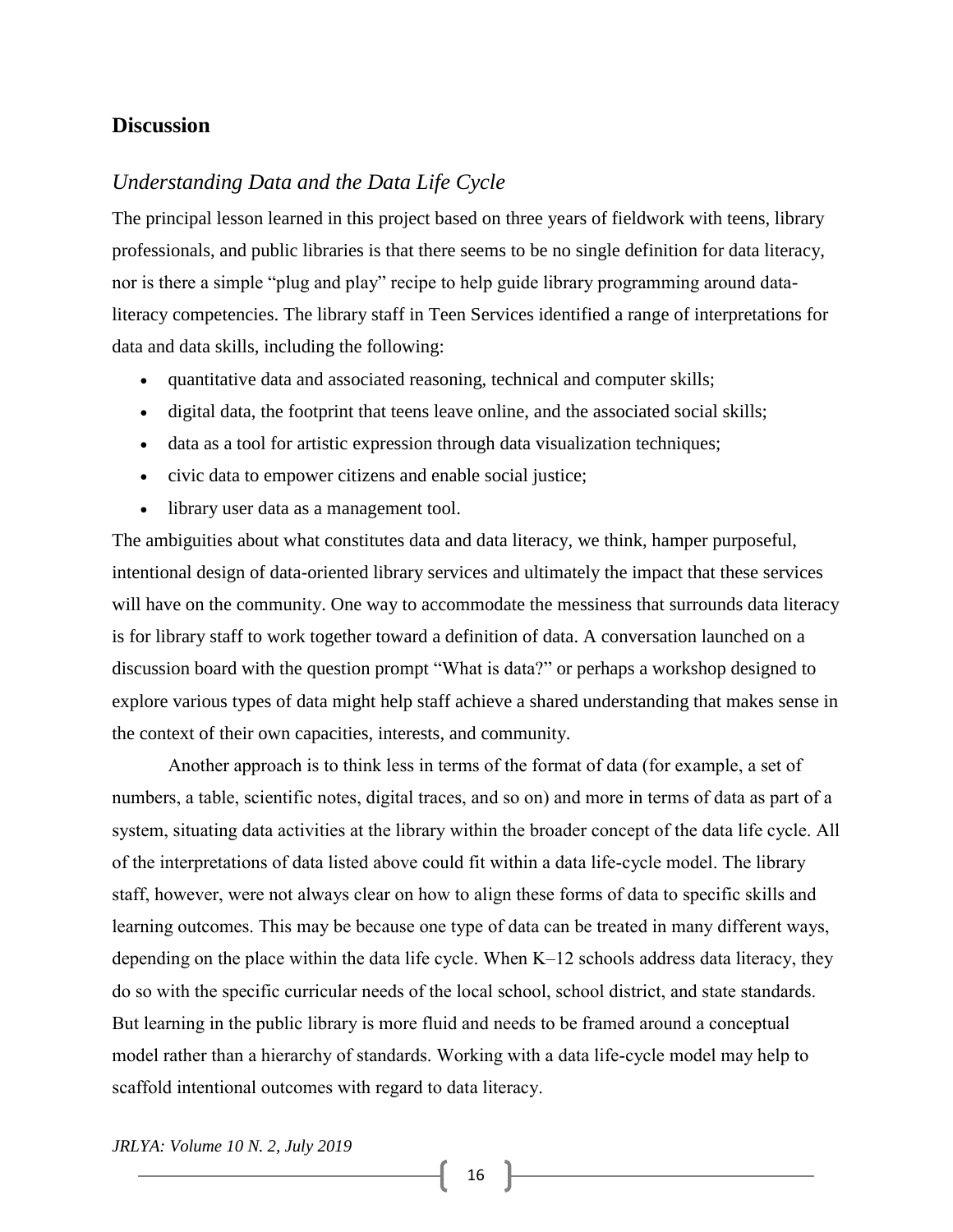Data has a life, much like information: it is created, collected, wrangled, visualized, curated, preserved (or destroyed), stored, interpreted, translated, used, and shared. Each stage is associated with specific skills and tasks. Librarians are familiar with the notion of an information life cycle, and therefore it should not be difficult to adapt this approach to their work with data at the library. By seeing discrete data-oriented library activities as just one piece in a larger data story, librarians can build programming that presents a rich picture of data, one that flows in a logical manner and helps teens build a strong conceptual understanding of data.

A data life-cycle model could be expressed simply as four phases—collect data, describe and organize data, preserve data, and transform and use data—each representing a phase in the life of data. (For the sake of simplicity, we have represented the data life cycle as if it is a neat step-by-step process, but in actuality, phases can be concurrent and iterative, and the activities associated with each stage can be built out considerably.) We note that the data life cycle is reflective of other common models in the data field and mirrors the actual practices of professional data stewards/data curators. Xviii Conceptual models are useful tools because they bring intentionality to practice and help practitioners plan outcomes that impact people and community. Models can also point the way to gaps in programming. If the model was presented to teens, it might also help them understand the various roles and formats of data with more clarity.

#### *The Context of Data: Cross-Cutting Themes*

The library staff who participated in this study often referenced broader themes and issues in their discussions around data and data literacy. From their practical interactions with teens and data, they realized that data sits within a broader context of community, society, technical platforms, institutions, and infrastructures. And throughout all these contexts, data connects back to the individual.

Library staff can help teens make connections between data and "real life," where teens can give personal meaning to data. Teens can learn about the socio-technical ecosystem that structures data practices, the goal being to build a critical consciousness about data rather than a mechanistic approach to data management. Based on our observations and interviews with the library staff and in our other studies with teens, we note the following cross-cutting themes that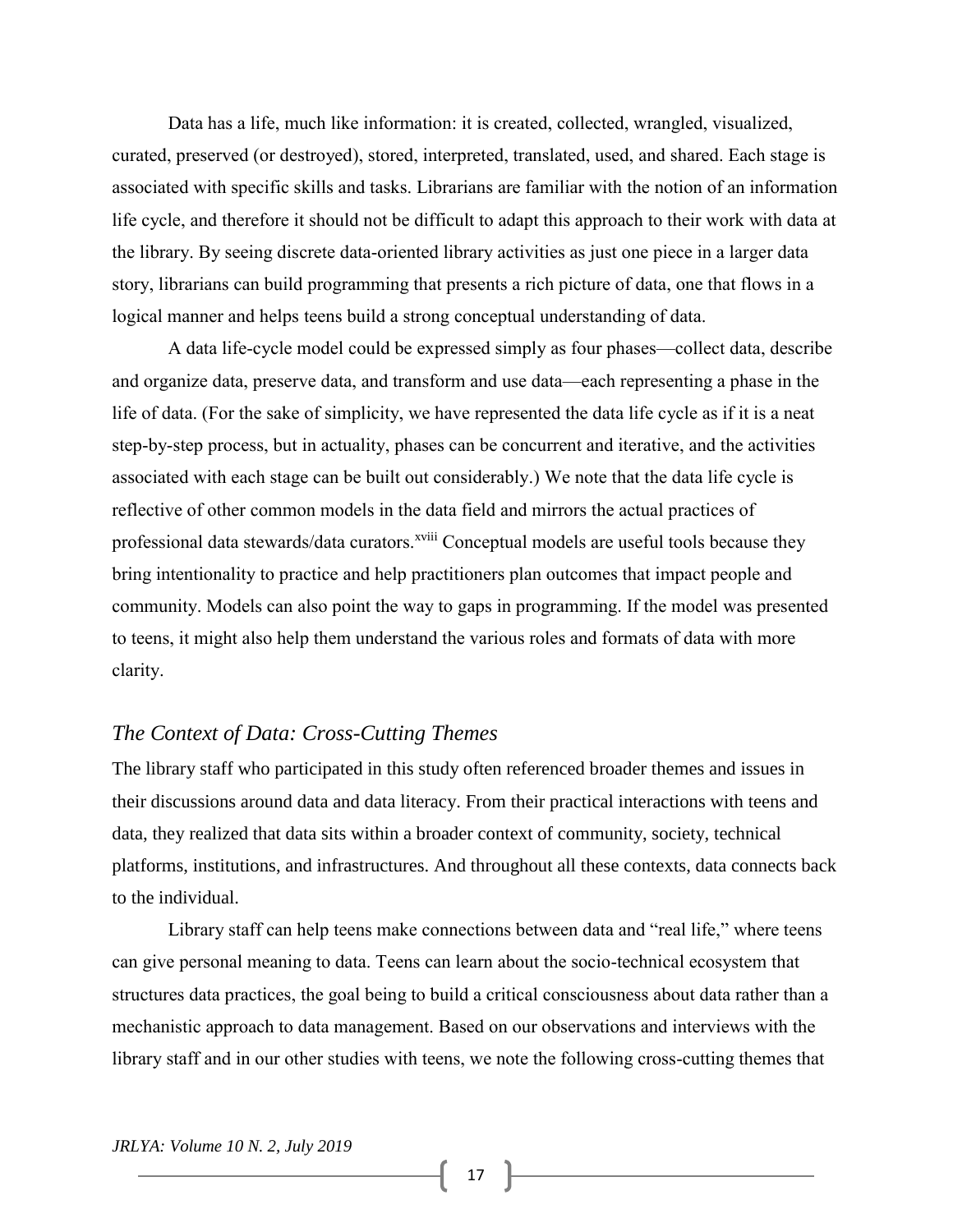could be used to frame data-oriented programs for teens, even as those programs focus on specific skills and actions within the data life cycle:

- 1. *Teens' lives:* everyday encounters with data, data subjectivity, and personal identity; the capacity for social questioning and critical practice.
- 2. *Community, culture, and society:* local events, situations, people, policy.
- 3. *Institutions, infrastructures:* data flows across telecommunications networks.
- 4. *Platforms and devices:* technical prowess with specific applications, platforms (such as Instagram), and devices.
- 5. *Ethics, rights, and agency:* privacy and surveillance, digital citizenship, rights as citizens of a country, rights as proposed in the United Nations Convention on the Rights of the Child.

This approach aligns with Gray, Gerlitz, and Bounegru's call for a data infrastructure literacy, which includes the ability to disassemble data infrastructures in order to "account for, intervene around and participate in the wider socio-technical infrastructures through which data is created, stored and analysed."<sup>xix</sup> We recommend a similar holistic approach to youth data literacy—one that touches on actions within the data life cycle while also weaving context and cross-cutting themes throughout (over a series of activities, not in a single activity). In this way, young people can gain "hard" data skills along the full data life-cycle continuum, while also learning about the socio-technical world that surrounds data.

#### *Library Staff as Data Intermediaries*

Thinking holistically about data suggests a range of mediating roles for library staff and a range of outcomes for teens. Indeed, the library staff reflected this positionality to data in the way they envisioned various roles for data intermediaries at the public library: as data conversationalists, data teachers, data agents, and data hubs. This suggests, again, a certain ambiguity around data but also, perhaps more hopefully, that there are many opportunities for library staff to engage with data. Not every staff member working with teens will be adept at reading and writing CSV files in Python. But they may be able to have a conversation with a teen about their rights as a citizen living in a data-saturated world.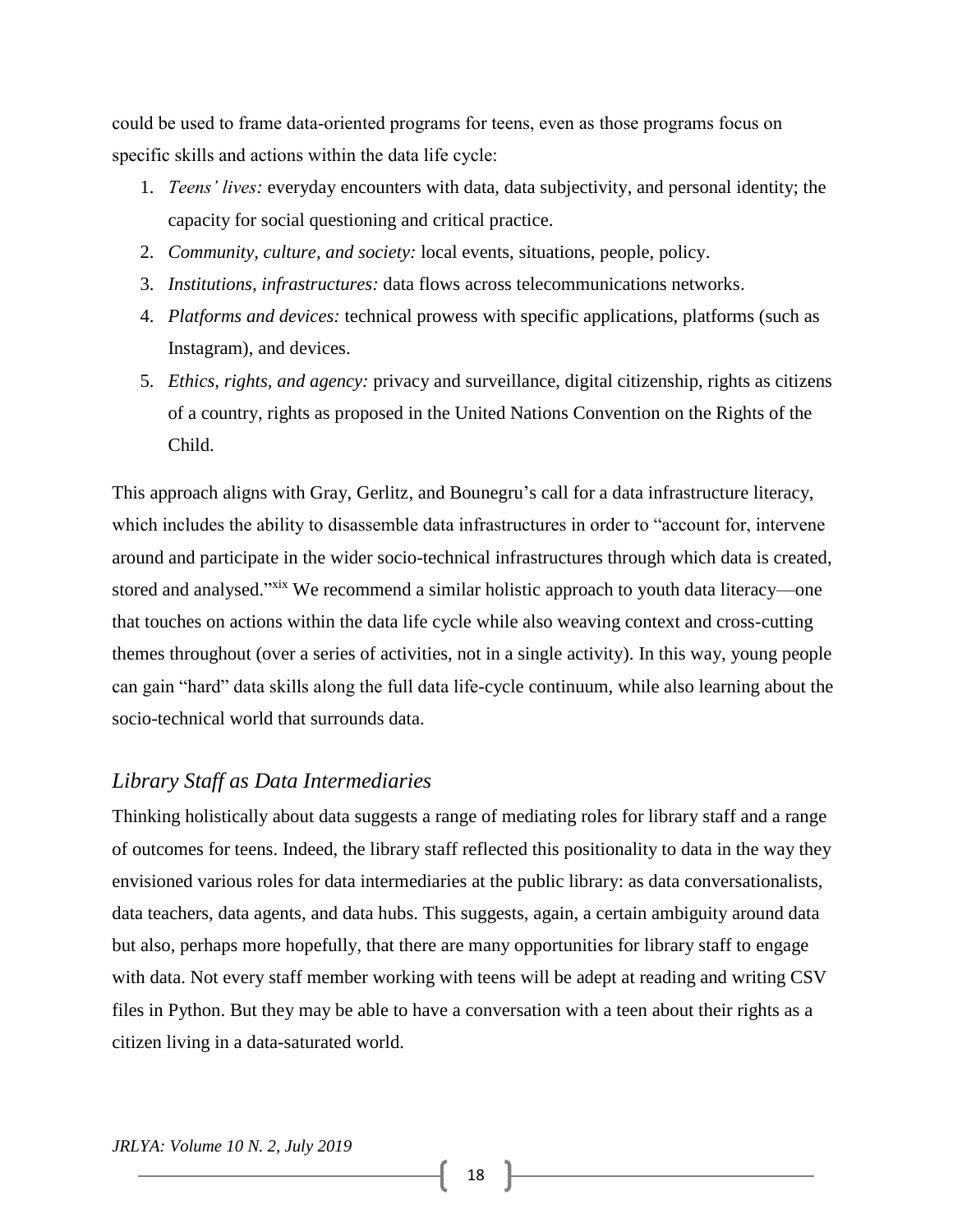# **Conclusion**

As we discovered in this project, there are multiple perspectives on data and data literacy, a situation that prevents a one-size-fits-all approach to library programming around data for young people. We suggest using a holistic and humanistic approach to data, an approach framed around the concept of the data life cycle, which is then aligned to broad, cross-cutting themes such as data infrastructures, data rights, and data subjectivity (to name a few). To navigate this complex world of data, teens do need technical, conceptual, and analytic skills to create, collect, manage, and curate data sets, but they also need a critical awareness of the broader social impacts and opportunities created by data. The library staff who participated in this study brought their interest in youth and a sensitivity to the real-world situations where young people interact with data. They have an important role to play in helping teens understand the data life cycle with more clarity, to see that data is not ephemeral but that it has material meaning in their daily lives and that it has the ability to shape their identity, connections, and agency in the world.

## **Acknowledgments**

We thank the young people and library staff who participated in these studies. Their contributions are invaluable. This project was made possible by a grant from the Institute of Museum and Library Services (IMLS), RE-31-16-0079-16.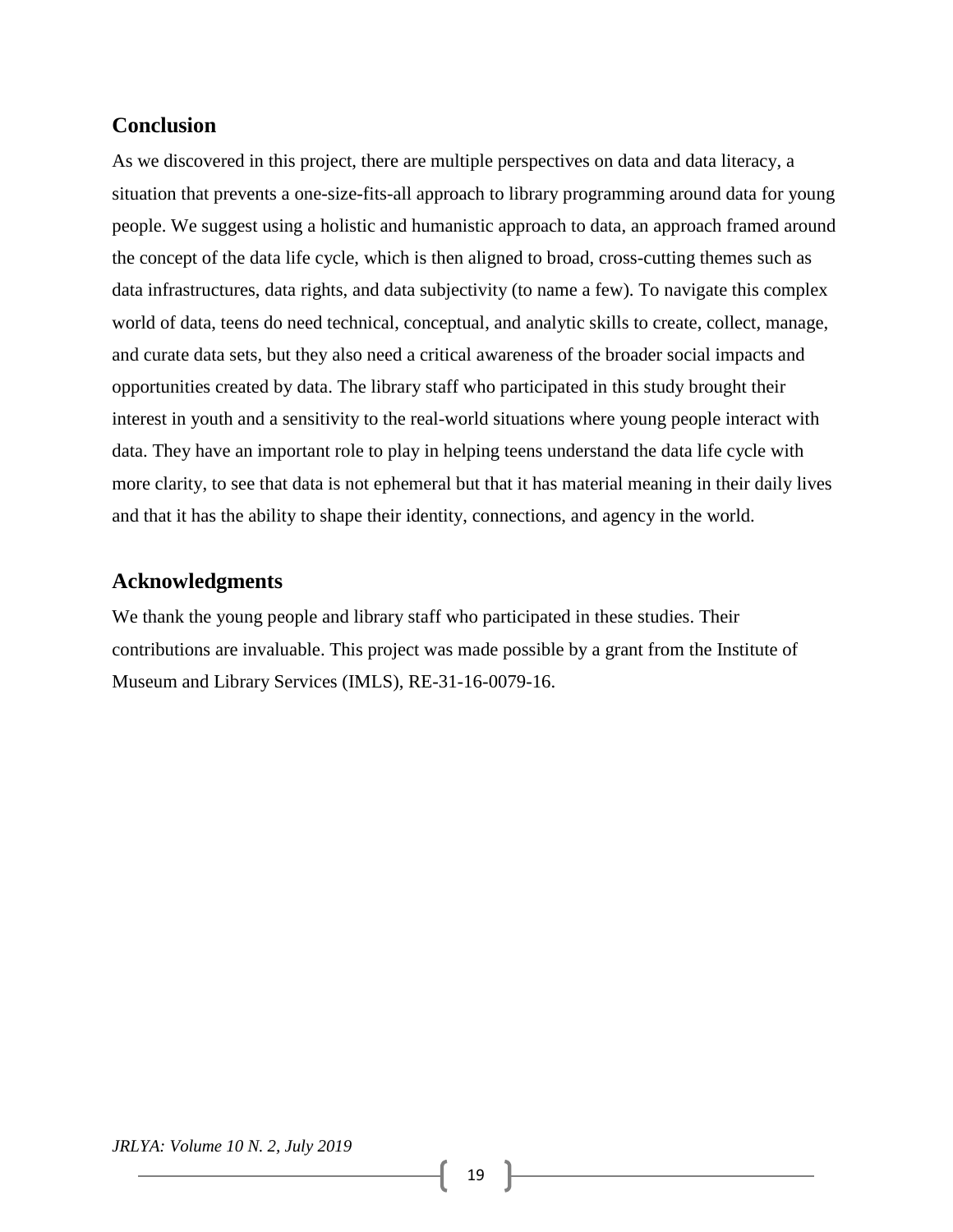#### **Notes**

l

<sup>i</sup> In the first phase of data analysis, we investigated teen perspectives. Findings were reported on aspects related to data awareness, data creation, ownership, and affective states. Amelia Acker and Leanne Bowler, "What Is Your Data Silhouette? Raising Teen Awareness of Their Data Traces in Social Media" (International Conference on Social Media and Society, July 28–30, 2017, Toronto); Amelia Acker and Leanne Bowler, "Youth Data Literacy: Teen Perspectives on Data Created with Social Media and Mobile Device Ownership" (Hawaii International Conference on System Sciences [HICCS], January 3–6, 2018, Waikoloa Village, Hawaii); Leanne Bowler, Amelia Acker, Wei Jeng, and Yu Chi, " 'It Lives All Around Us': Aspects of Data Literacy in Teen's Lives," *Proceedings of the Association for Information Science and Technology* 54, no. 1 (2017): 27–35; Yu Chi, Wei Jeng, Amelia Acker, and Leanne Bowler, "Affective, Behavioral, and Cognitive Aspects of Teen Perspectives on Personal Data in Social Media: A Model of Youth Data Literacy," in *Transforming Digital Worlds: 13th International Conference, iConference 2018, Sheffield, UK, March 25–28, 2018, Proceedings*, ed. Gobinda Chowdhury, Julie McLeod, Val Gillet, and Peter Willett (Cham, Switzerland: Springer, 2018), 442–52. ii See, for example, G. Gunter, "Building Student Data Literacy: An Essential Critical-Thinking Skill for the 21st Century," *Multimedia and Internet @ Schools* 14, no. 3 (2007): 24; Mark Van 't Hooft, Karen Swan, Dale Cook, Tina Stanford, Philip Vahey, Annette Kratcoski, Ken Rafanan, and Louise Yarnall, "A Cross-Curricular Approach to the Development of Data Literacy in the Middle Grades: The Thinking with Data Project," *Middle Grades Research Journal* 7, no. 3 (2012); Kirstin Fontichiaro and Jo Angela Oehrli, "Why Data Literacy Matters," *Knowledge Quest* 44, no. 5 (2016): 21–27. iii Bowler, Acker, Jeng, and Chi, " 'It Lives All Around Us.' "

iv Engida H. Gebre, "Young Adults' Understanding and Use of Data: Insights for Fostering Secondary School Students' Data Literacy," *Canadian Journal of Science, Mathematics and Technology Education* 18, no. 4 (2018): 330–41.

<sup>v</sup> Lia Emanuel and Danaë Stanton Fraser, "Exploring Physical and Digital Identity with a Teenage Cohort," in *Proceedings of the 2014 Conference on Interaction Design and Children* (New York: ACM, 2014), 67–76; Bowler, Acker, Jeng, and Chi, " 'It Lives All Around Us' "; Acker and Bowler, "Youth Data Literacy"; Luci Pangrazio and Neil Selwyn, " 'It's Not Like It's Life or Death or Whatever': Young People's Understandings of Social Media Data," *Social Media + Society* 4, no. 3 (2018): 1–9. vi Chi, Jeng, Acker, and Bowler, "Affective, Behavioral, and Cognitive Aspects of Teen Perspectives on Personal Data in Social Media."

vii Milo Schield, "Information Literacy, Statistical Literacy and Data Literacy," in *IASSIST Quarterly*  (Summer/Fall 2004): 6–11; Gunter, "Building Student Data Literacy," 24.

viii Schield, "Information Literacy, Statistical Literacy and Data Literacy."

ix Katie Davis and Carrie James, "Tweens' Conceptions of Privacy Online: Implications for Educators," *Learning, Media and Technology* 38, no. 1 (2013): 4–25; Wouter M. P. Steijn and Anton Vedder, "Privacy under Construction: A Developmental Perspective on Privacy Perception," *Science, Technology, & Human Values* 40, no. 4 (2015): 615–37; Sonia Livingstone, "Children: A Special Case for Privacy?," *Intermedia* 46, no. 2 (2018): 18–23.

x Jonathan Gray, Carolin Gerlitz, and Liliana Bounegru, "Data Infrastructure Literacy," *Big Data & Society* 5, no. 2 (2018): 1–13.